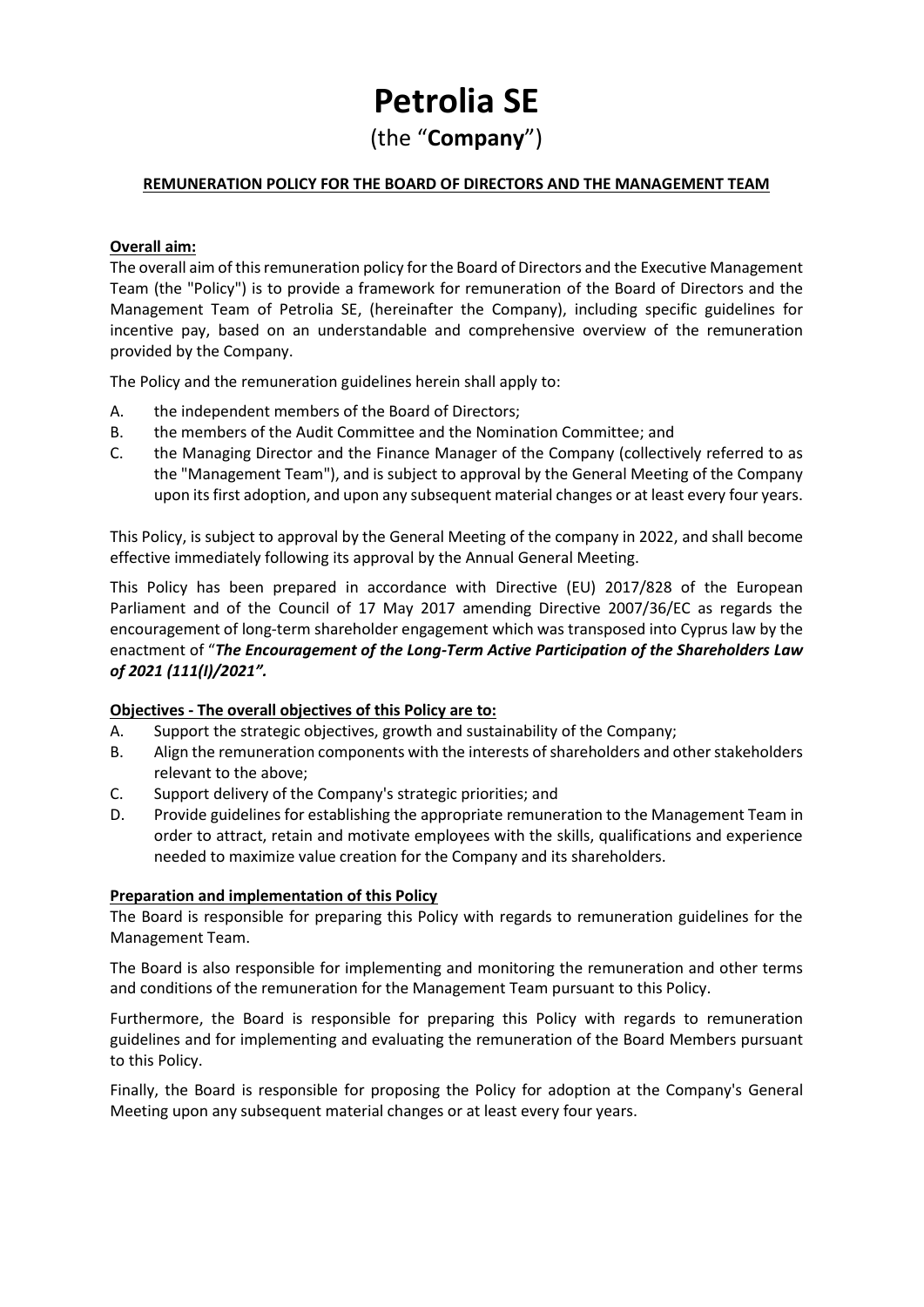# **Consideration of employee pay and employment conditions when preparing this Policy**

When making decisions about executive remuneration and setting the contents of this Policy, the Board also considered the remuneration arrangements in place locally and globally for similar entities. Compensation for employees outside the Management Team follows the same principles applied to executives, i.e., salary and employment conditions within comparable companies operating in the industry in general.

# **Conflicts of interest**

The Company has already established a Nomination Committee the tasks of which already include, inter alia, the preparation of recommendations for remuneration of the Board members.

Consequently, and provided that the General Meeting approves the proposal from the Nomination Committee, no conflicts of interests should arise in respect of the remuneration of members of the Board (the remuneration payable to the Board members for each year is finally approved by the shareholders at the Annual General Meeting of the Company, following proposals submitted by the Nomination Committee).

The Board actsindependently of the Management Team, and no members of the Management Team shall be present at Board meetings where the remuneration of the Management Team is discussed, so as to avoid conflict of interests.

# **Remuneration Policy for the board of Directors**

Article 87 of the Company's Statutes provides that only Independent Directors shall be entitled to Director's Fees which shall, from time to time, be determined by the Company in General Meeting.

In accordance to Art. 112 to 114 of the Company's statutes the Nomination Committee shall act in accordance with instructions laid down by the General Meeting and shall be responsible for putting forward a proposal at the General Meeting with candidates for election as directors.

The Committee shall also propose the directors' remuneration to the General Meeting.

The proposals for the remuneration of the Board members are presented for approval as a separate item on the agenda of the Annual General Meeting before they come into effect.

### **Fee levels**

The Chair, if independent, and each independent member of the Board of Directors receives a fixed annual fee, which amount may be paid quarterly.

Individual Board members may be required to take on specific ad hoc tasks outside their normal duties assigned by the Board, and such tasks may also be agreed through service agreements with companies affiliated to Board members. In each such cases, the Board shall determine a fixed fee for the work carried out related to those tasks. The fixed fee will be disclosed in the annual remuneration report.

Additional fees or benefits may be provided to reflect, for example, accommodation, office, transport and other business-related expenses incurred while carrying out their role.

### **Remuneration of the Management Team**

The overall objective of the remuneration guidelines for the Management Team can be summarized as set out below:

- A. The total compensation offered to the members of the Management Team shall be competitive.
- B. The compensation shall be motivating, both for the individual and for the Management Team as a group.
- C. Any variable elements in the total compensation to the Company's senior executives shall be linked to the value generated by the Company for the Company's shareholders.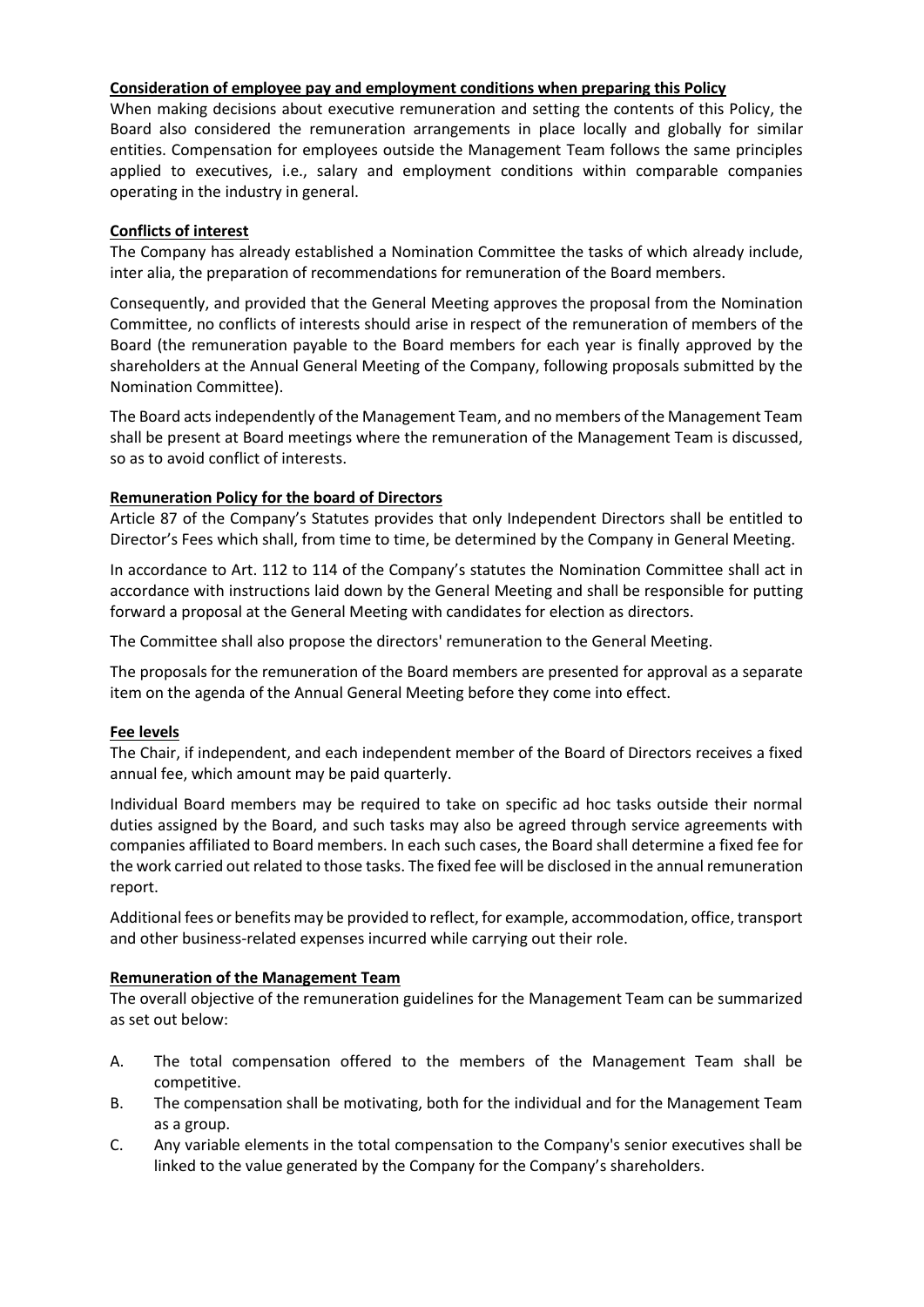- D. The system of compensation shall be understandable and meet general acceptance internally within the Company, among the Company's shareholders and with the public.
- E. The system of compensation shall be flexible and contain mechanisms which make it possible to carry out individual adjustments based on the results achieved and contributions made towards the development of the Company.

# **The terms and conditions of employment of the Managing Director and the Finance Manager of the Company are decided by the Board**

Any salary increases and other amendments to the employment terms shall be based on a review by the Board at the start of each year, taking into account trends in local labour markets, the results achieved, and individual contributions to the development of the Company based on agreed measurable key performance indicators and the recommendations of the Remuneration Committee.

### **Remuneration elements and guidelines**

Set out below is an overview of the various elements of the remuneration of the Management Team.

Fixed salary - The fixed salary which each member of the Management Team receives is a consequence of existing employment agreements.

Adjustments of individual fixed salaries will be carried out in accordance with trends in local labour markets, the results achieved, and individual contributions to the development of the Company.

Purpose and link to strategy: To provide fixed remuneration allowing the Company to offer its senior executives a competitive salary level compared to similar companies.

#### **Benefits in Kind**

The Company's remuneration strategy includes only a limited number of benefits in kind, including but not limited to coverage of telephony and any other out of pocket expenses incurred for the purpose of performing the respective duties. These benefits are offered in line with what is common practice in the Cyprus labour market, and the Company intends to continue such benefit schemes in accordance with existing employment agreements and local practice. Purpose and link to strategy: Provide market competitive and cost-effective benefits.

#### **Performance Related Bonus**

Purpose and link to strategy: To incentivise delivery of the Company's objectives and ensure a clear link with value creation.

The Company currently has no performance related bonus arrangement with any member of its Management Team.

However, the Company may from, time to time, award discretionary bonuses to its employees.

Such discretionary bonuses will, if paid, be determined by the Chair of the Board.

#### **Share option program**

Purpose and link to strategy: The share options are a tool to incentivize the option holders to work for long-term value creation for the Company and its shareholders.

Currently the Company does not operate a share option scheme.

In case where the Board sees that a share option scheme should be introduced for certain employees and key persons in the Company, subject to the General Meeting of the Company authorising, from time to time, the Board of Directors may issue shares under the share option program.

The Board of Directors shall be authorised by the General Meeting to determine who should be offered share options, the number of share options to be allocated to each individual, the strike price